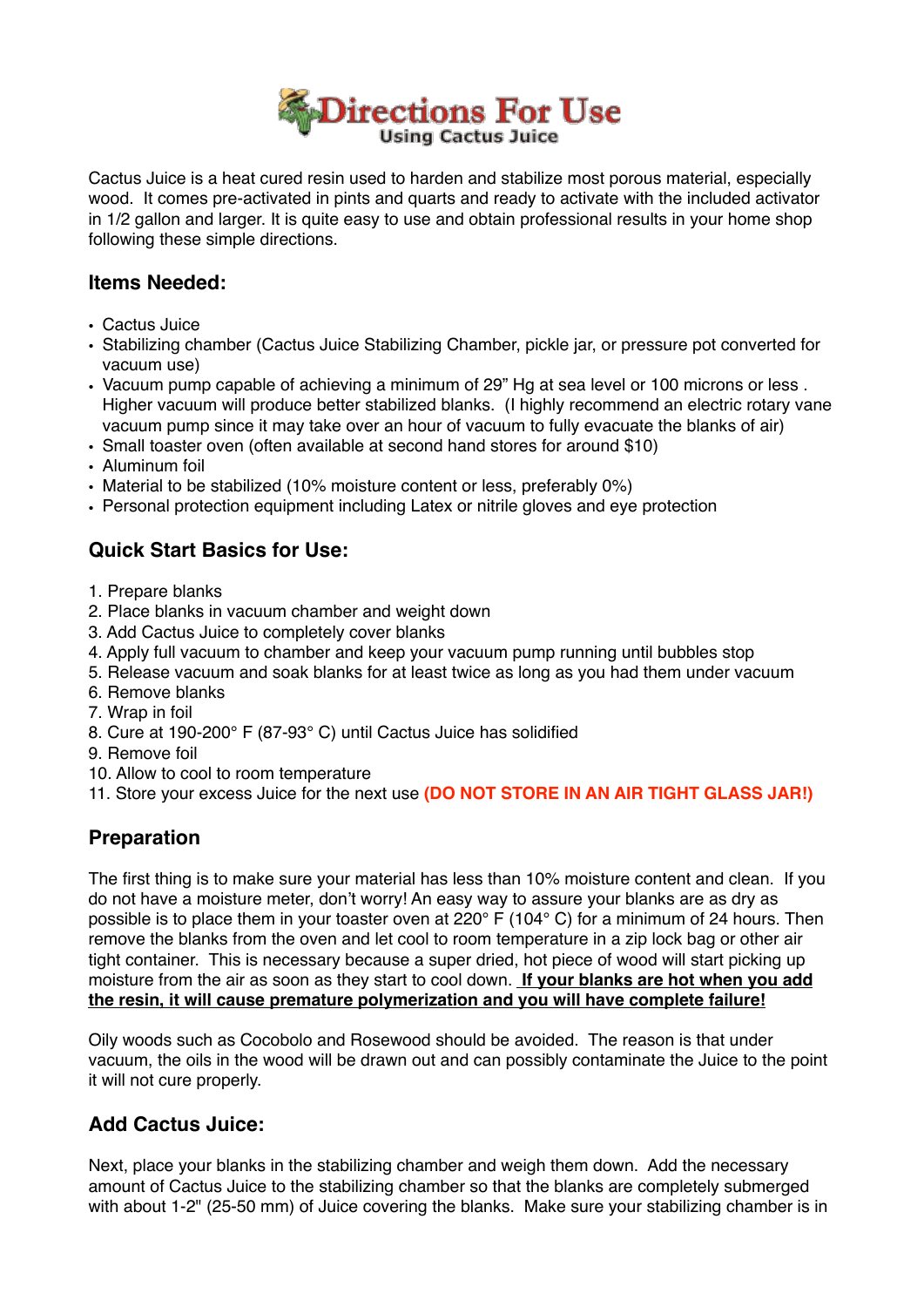a secure, stable location. A vacuum chamber under vacuum may implode if exposed to sudden shock such as hitting the floor!

#### **Colouring Cactus Juice:**

Cactus Juice can be dyed when you want to add some colour to the wood. I have tried various different dyes and have had the best success with Alumilite Dyes or Cactus Juice Stabilizing Dyes. They are very concentrated and produce nice, vivid colours that mix and work well with the Juice. Some dyes such as Transtint can be used in small amounts but if you add too much, it can affect the way the Juice cures. Be sure to use more dye than you think you need!

### **Apply Vacuum:**

After the Cactus Juice has been added to the chamber, place the lid on the chamber. You may need to apply a little pressure on the lid to get the gasket to seal. When you initially start the vacuum, you will be pulling an extraordinary amount of air out of the blanks which will cause the Juice to foam up considerably. It is best to open the vacuum control valve completely before starting the pump and slowly close it, keeping the foam under control. After the major foaming has subsided, apply full vacuum.

Depending on the wood you are stabilizing and the vacuum pump you are using, it could take anywhere from a couple of hours to many hours to fully evacuate the air from your material. If your wood contains any moisture at all, you will continue to get tiny bubbles for MANY hours. I suggest drying your wood as mentioned above. Keep the vacuum going until you see very few bubbles coming from the blanks. After all the air has been evacuated, release the vacuum and turn off your pump. (It is really important to not shut off your pump while under vacuum if you are using a rotary vane pump. You will cause premature wear on your pump.)

Allow the blanks to soak for twice as long as you had them under vacuum at a minimum. A longer soak, up to overnight, will yield better results in many species of wood. Remember, the majority of resin uptake occurs AFTER you release the vacuum. Some species of wood such as Walnut and Redwood benefit from an extended soak. I usually soak these for 1 week.

If you have the equipment, you can also add a pressure cycle to speed up penetration. Adding pressure is not necessary for complete penetration, it just slightly speeds up the natural equalization process you can get by just allowing the blanks to soak.

## **Curing the Blanks:**

Remove the blanks from the resin after they soak. Allow the excess Cactus Juice to drain from the blanks and then wrap them in aluminium foil. It is a good idea to wrap the blanks individually so that they don't become one solid mass once the Juice cures. An easy way to do this is to roll out a 2' (60 cm) piece of foil and start at one end, rolling the first blank in the foil until it is covered. Then add the second blank next to the first and wrap all of it again. Then add the third and repeat until all blanks are wrapped. Fold the ends over and you are ready for the oven.

Foil is not required and does not help keep Juice in the wood. It is there for 2 main reasons, contain the mess (some of the Juice will bleed out when heated) and to allow you to stack more blanks in your oven at one time. Remember, if you stack blanks together or let them touch without the foil, they will cure as a solid block that will have to be cut apart!

Now place the wrapped blanks in an oven pre-heated to 190-200 $\degree$  F (87-93 $\degree$  C). Be sure to check the actual temperature of you toaster oven with an oven thermometer. The dials on toaster ovens are notoriously inaccurate. Too hot will not harm the Juice but will cause more of it to "leak" out of the blank before it cures. The internal temperature of the blank needs to reach 190-200° F (87-93°